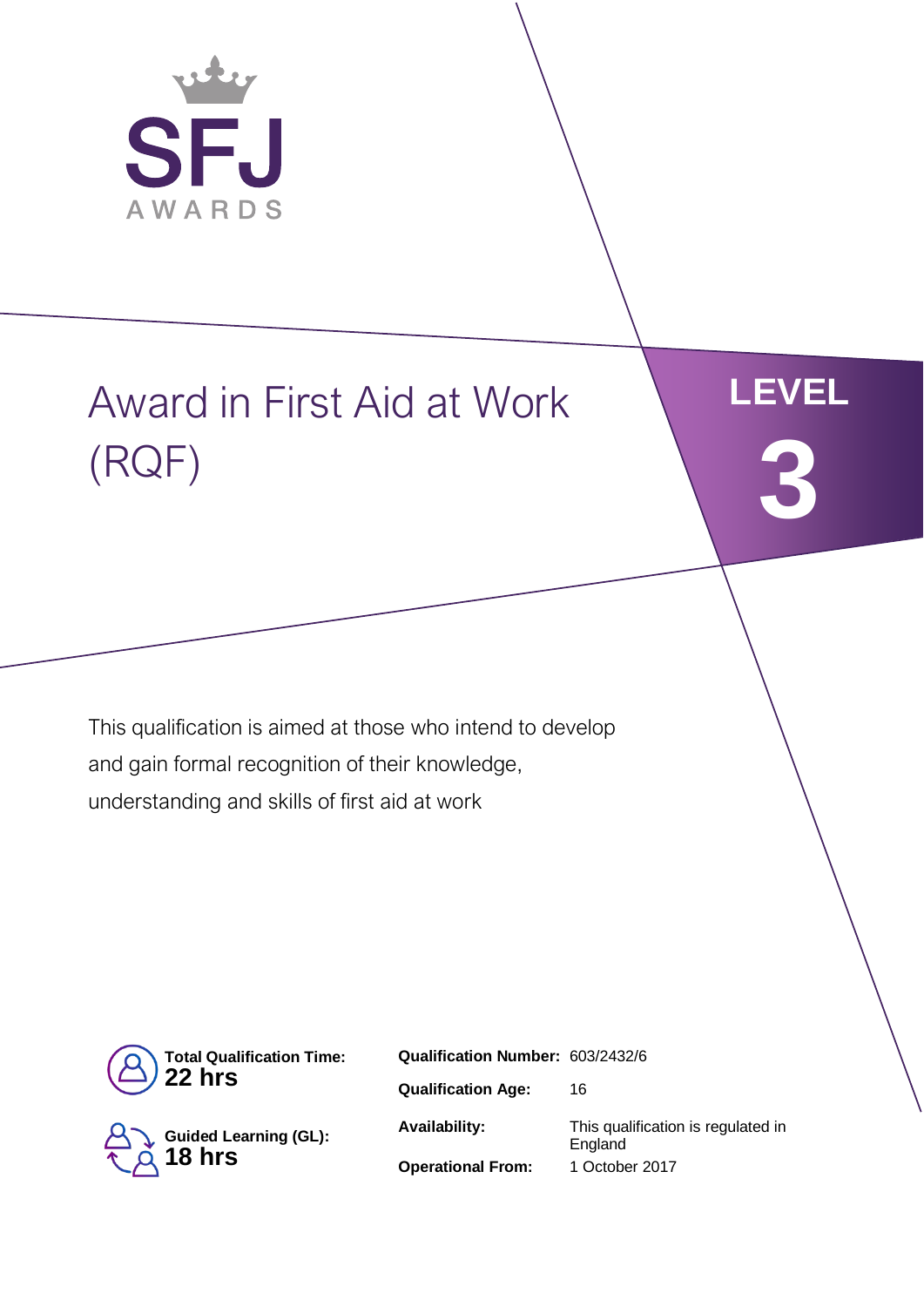

What does this qualification cover?

The objective of this qualification is to provide learners with the knowledge, understanding and skills of first aid at work.

Who is the qualification for?

This qualification is aimed at those who are interested in gaining an understanding in first aid at work.

Who supports this qualification?

The SFJ Awards Level 3 Award in First Aid at Work (RQF) meets The Health and Safety (First Aid) Regulations 1981 in respect of First Aid at Work.



What future education could this qualification lead to?

Learners could progress to other qualifications in the sector, including the SFJ Awards Level 3 Award in Paediatric First Aid (RQF).

What future employment could this qualification lead to?

As all employers are required by law to have first aid provision for their employees, this qualification is appropriate for all individuals working or intending to work at any organisational level.



**SFJ Level 3 Award in First Aid at Work (RQF)**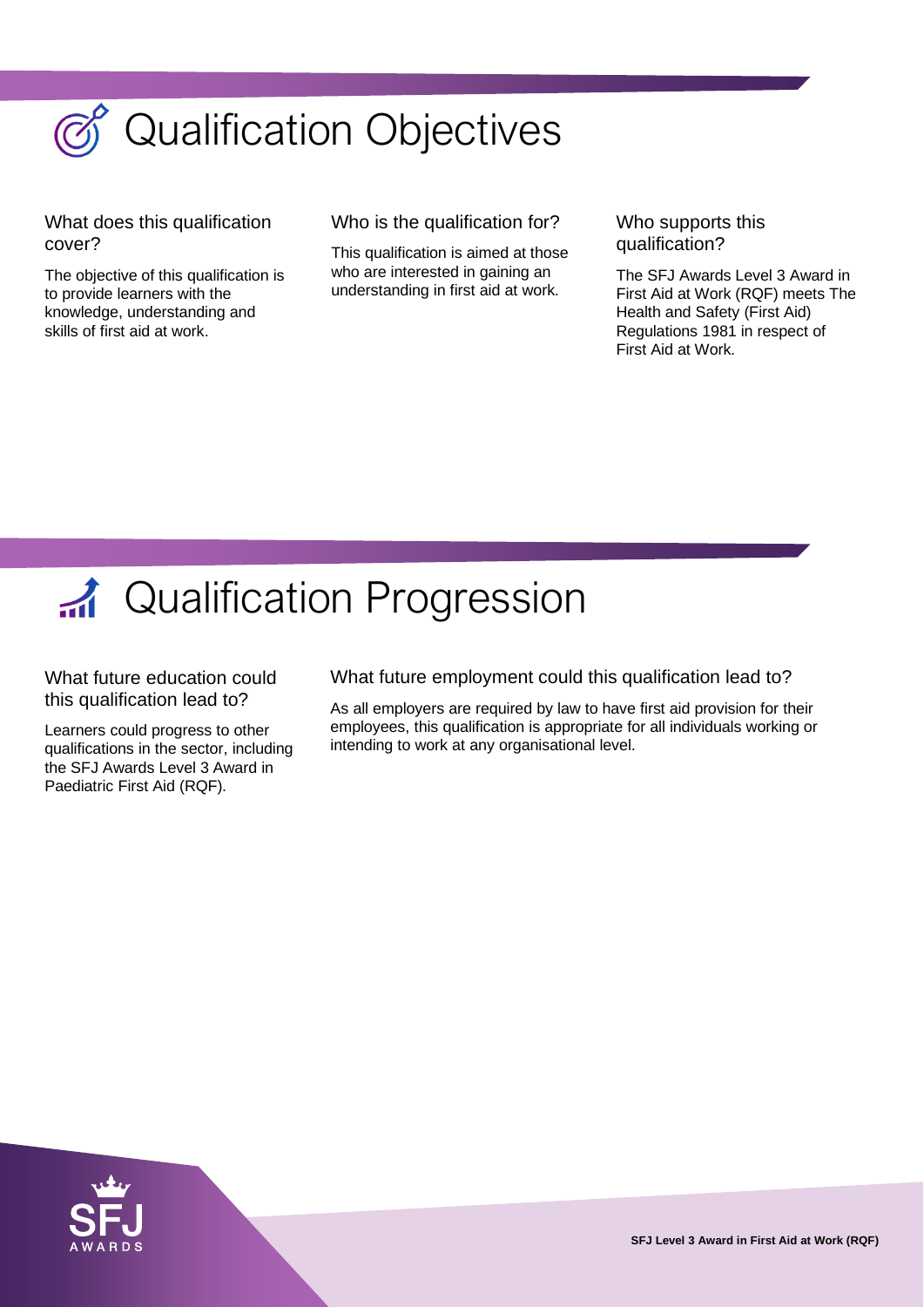

What are the entry requirements for the qualification?

Prior to registration learners are required to be:

- accurately identified
- at least 16 years of age
- learners should be able to work at level 2 or above

How is the qualification achieved?

The learner will need to complete 2 mandatory units.

## What will be assessed?

All learning outcomes in this qualification must be assessed using methods appropriate for the learning outcomes, which may be knowledge or skills based:

• Portfolio of Evidence (including for example records of professional discussions, question and answer sessions, reflective accounts)

• Practical Demonstration / **Assignment** 

## How will it be assessed?

This qualification contains 2 mandatory units to be completed by the learner. Each unit is comprised of a number of learning outcomes and assessment criteria which must all be achieved.

Learning outcomes that begin 'The learner will understand…' will be assessed through theory-based activities.

Learning outcomes that begin 'The learner will be able to…' are assessed through practical activities.

For example:

| <b>Learning outcomes</b><br>The learner will                    | <b>Assessment criteria</b><br>The learner will                                                                                                                                                                                                                                                                                                                     |  |  |
|-----------------------------------------------------------------|--------------------------------------------------------------------------------------------------------------------------------------------------------------------------------------------------------------------------------------------------------------------------------------------------------------------------------------------------------------------|--|--|
| 1. Understand the role and<br>responsibilities of a first aider | 1.1 Identify the role and<br>responsibilities of a first aider<br>1.2 Identify how to minimise the risk of<br>infection to self and others<br>1.3 Identify the need for consent to<br>provide first aid                                                                                                                                                            |  |  |
| 2. Be able to provide first aid to an<br>unresponsive casualty  | 2.1 Identify when to administer Cardio<br><b>Pulmonary Resuscitation (CPR)</b><br>2.2 Demonstrate CPR using a manikin<br>2.3 Justify when to place a casualty<br>into the recovery position<br>2.4 Demonstrate how to place a<br>casualty into the recovery position<br>2.5 Identify how to administer first aid<br>to a casualty who is experiencing<br>a seizure |  |  |

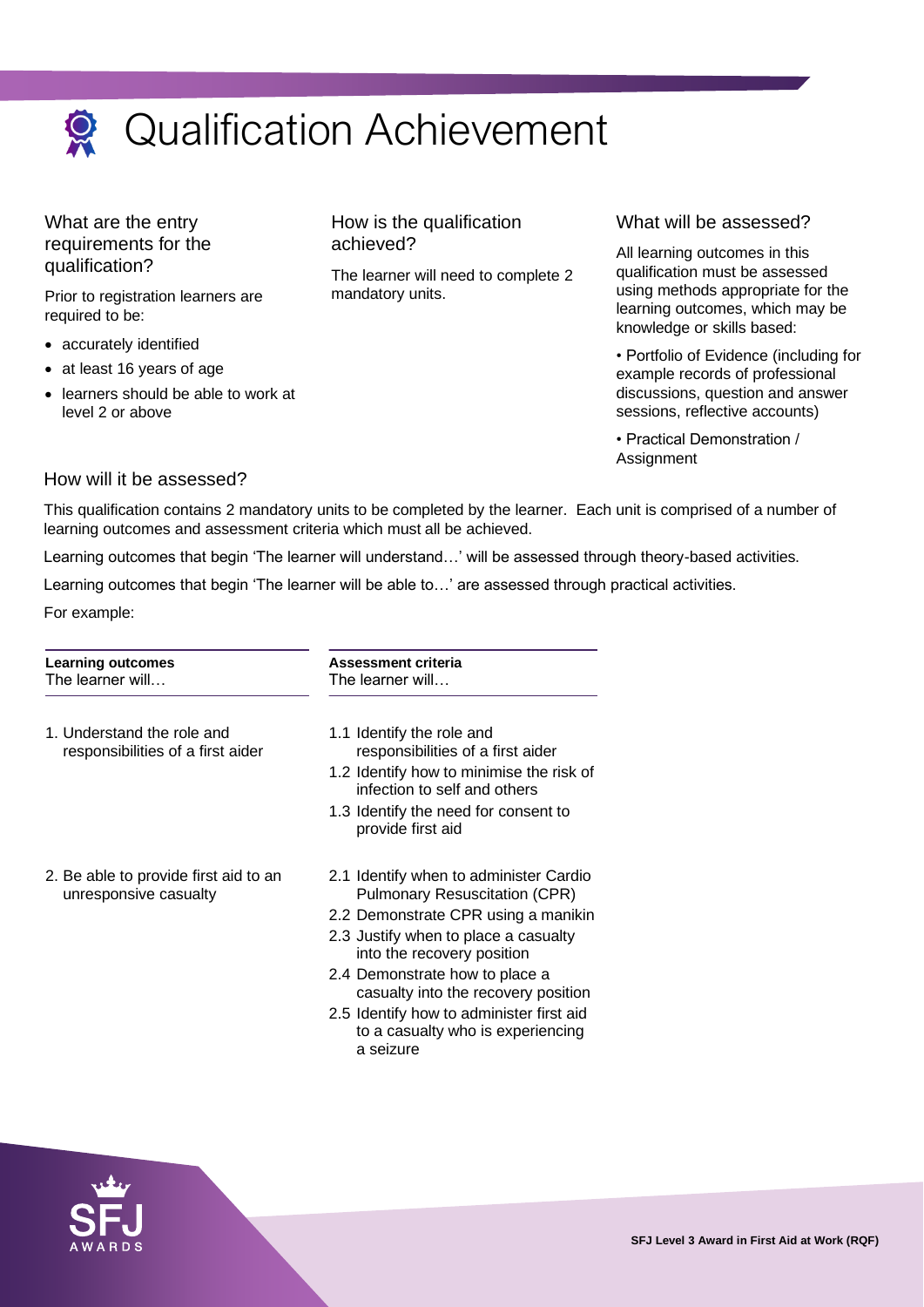

What facilities and/or equipment are needed to deliver this qualification?

The approved centre is required to have:

- one or more delivery sites with facilities to support the programme of training and assessment
- equipment in place to facilitate the full programme of learning and assessment
- opportunities in the workplace for learners to carry out tasks/activities which allow them to generate evidence to meet assessment criteria.

## What qualification materials support this qualification?

This qualification is supported by additional documents which must be read by all relevant personnel within approved centres approved to offer this qualification. These include:

- SFJ Level 3 Award in First Aid at Work (RQF) Qualification Handbook, detailing unit specifications, learning outcomes and assessment criteria for the qualification
- SFJ Awards Centre Handbook
- SFJ Awards Assessment **Guidance**
- SFJ Awards Quality Assurance (Internal and External) Guidance

Our policies are available on the SFJ Awards website https://sfjawards.com/policies/.

SFJ Awards also have template forms available to support assessors and internal quality assurers.

## What workforce is needed to be able to deliver this qualification?

The approved centre is required to have a qualified and competent qualification workforce in place which includes as a minimum:

- Head of Centre
- Centre Coordinator
- Assessor(s) and Internal Quality Assurers (IQA) who:
	- o Are occupationally knowledgeable in first aid
	- o Have current occupational competence in first aid
- Assessors who are:
	- $\circ$  Qualified with a recognised assessor qualification, or
	- o Working towards a recognised assessor qualification, or
	- o Able to prove equivalent competence through training to appropriate national standards
- IQA(s) who are:
	- o Qualified with a recognised IQA qualification, or
	- o Working towards a recognised IQA qualification, or
	- o Able to prove equivalent competence through training to appropriate national standards

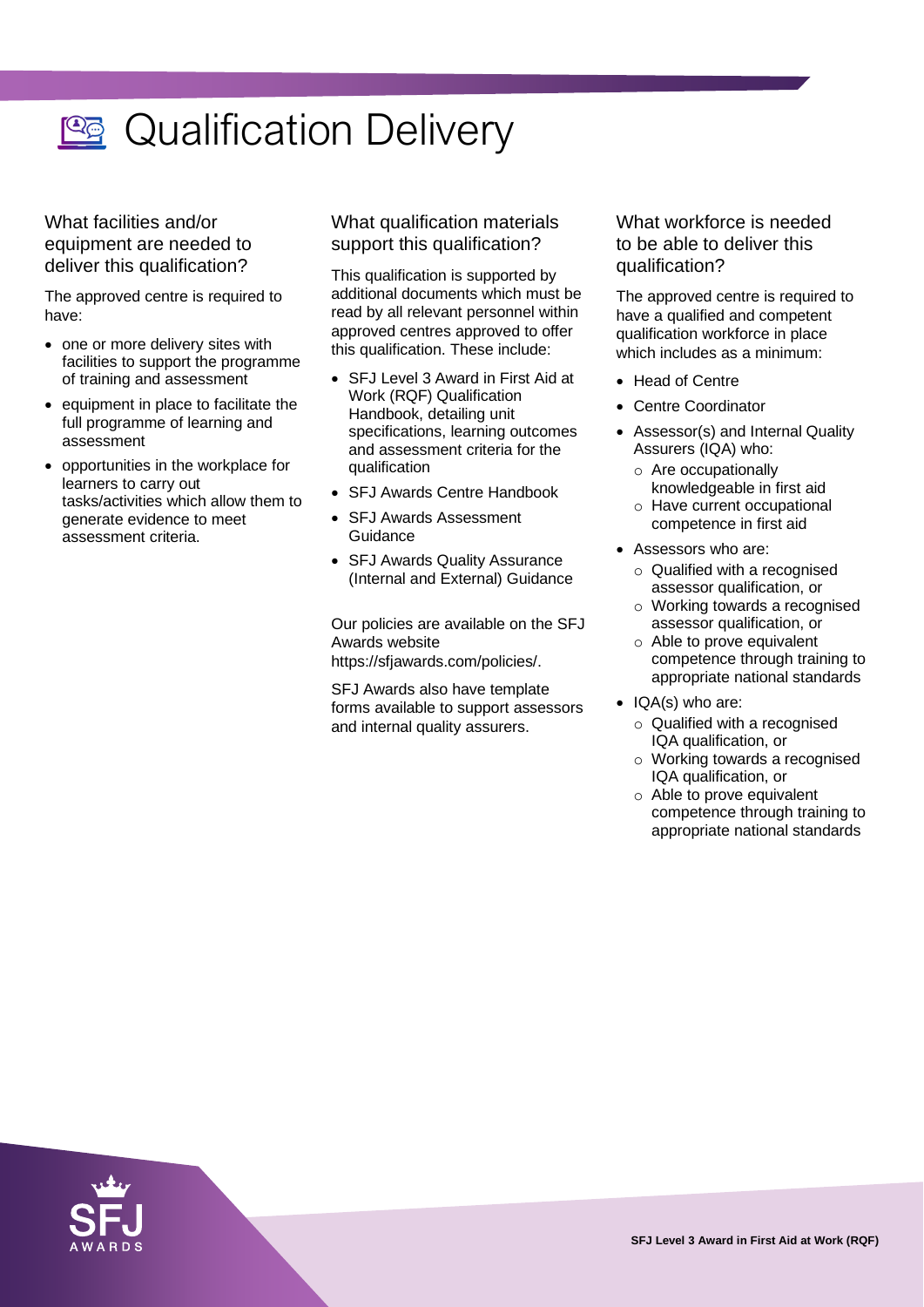## How much does this qualification cost?

Qualification registration fees are available from SFJ Awards on request.

## How to apply to deliver this qualification

SFJ Awards' approved centres should complete the Qualification Approval Form available from Odyssey or the Centre Resources section of the website:

### **[www.sfjawards.com/centres/centre-resources](http://www.sfjawards.com/centres/centre-resources)**

Other centres will need to become approved by SFJ Awards. For information and the centre application form please see our website:

### **[www.sfjawards.com/centres/become-a-centre](http://www.sfjawards.com/centres/become-a-centre)**

For more information please contact SFJ Awards' Customer Support Team:

### **Tel: 0114 284 1970**

**Email: info@sfjawards.com** 

**Website: www.sfjawards.com**

# nd Qualification Structure

Learners must successfully complete 2 mandatory units to achieve the qualification

| Unit title                                                           | Level GL |    | Reference  | Assessment method(s)                                                                                                                                               |
|----------------------------------------------------------------------|----------|----|------------|--------------------------------------------------------------------------------------------------------------------------------------------------------------------|
| Emergency First Aid in the Workplace                                 | 3        | 6  | J/616/4637 | All learning outcomes in this qualification must be<br>assessed using methods appropriate for the<br>learning outcomes, which may be knowledge or<br>skills based: |
| Recognition and Management of Illness<br>and Injury in the Workplace | -3       | 12 | L/616/4638 |                                                                                                                                                                    |
|                                                                      |          |    |            | • Portfolio of Evidence (including for example<br>records of professional discussions, question and<br>answer sessions, reflective accounts)                       |

• Practical Demonstration / Assignment